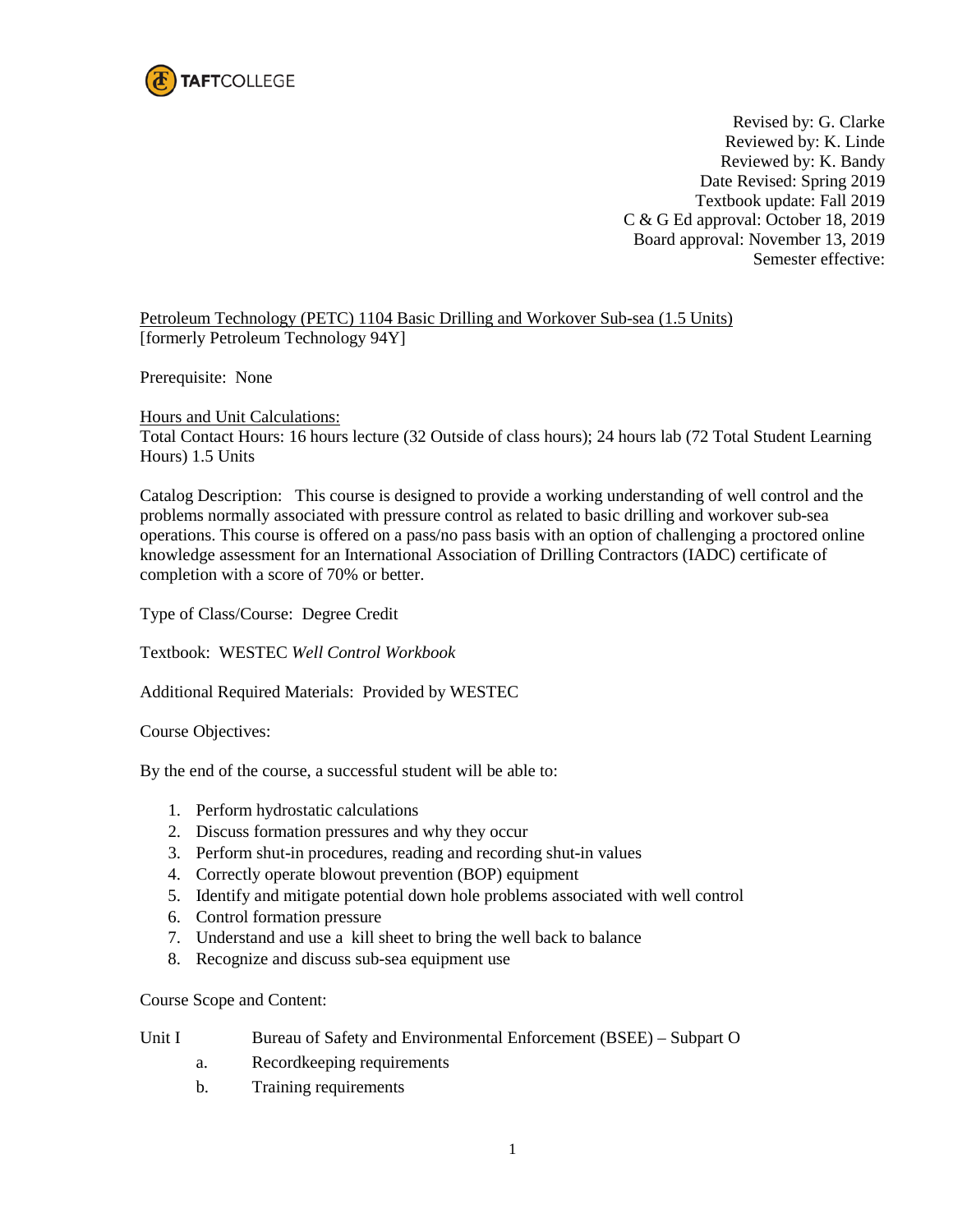

| Unit II        | <b>Basic Well Control Pressures</b>                                              |  |  |
|----------------|----------------------------------------------------------------------------------|--|--|
| a.             | Hydrostatic pressure                                                             |  |  |
| b.             | Formation pressure                                                               |  |  |
| c.             | Pressure gradient                                                                |  |  |
| Unit III       | Blowout Prevention Equipment (BOP) Design and Use                                |  |  |
| a.             | Basic stack design criteria                                                      |  |  |
| b.             | Types of BOP equipment                                                           |  |  |
| $\mathbf{c}$ . | Chokes                                                                           |  |  |
| d.             | Safety valves                                                                    |  |  |
| Unit IV        | <b>Kick and Blowout Definitions</b>                                              |  |  |
| a.             | Kick definition                                                                  |  |  |
| b.             | Conditions necessary for a kick to occur                                         |  |  |
| $\mathbf{c}$ . | Causes of kicks while drilling and tripping                                      |  |  |
| d.             | Blowout definition and reason for occurrence                                     |  |  |
| Unit V         | <b>Shut-in Procedures</b>                                                        |  |  |
| a.             | Diverters                                                                        |  |  |
| b.             | Shut-in procedures while drilling and tripping                                   |  |  |
| $\mathbf{c}$ . | Shut-in drill pipe pressures                                                     |  |  |
| d.             | Shut-in casing pressures                                                         |  |  |
| Unit VI        | Simulator Exercise: Orientation and Shut-in Procedures                           |  |  |
| a.             | How to recognize a kick                                                          |  |  |
| b.             | Plan and execute a shut-in procedure                                             |  |  |
| Unit VII       | Bureau of Safety and Environmental Enforcement (BSEE) - Subpart D                |  |  |
| a.             | 30 CFR Part 250 subpart D oil and gas drilling operations                        |  |  |
| b.             | Field rules and how they may modify other requirements                           |  |  |
| Unit VIII      | <b>Volume Calculations</b>                                                       |  |  |
| a.             | Single string capacity                                                           |  |  |
| b.             | Pipe between pipe                                                                |  |  |
| $\mathbf{c}$ . | Displacement                                                                     |  |  |
| d.             | Tripping pipe and the loss of hydrostatic pressure due to pulling pipe           |  |  |
| Unit IX        | <b>Fracture Gradient</b>                                                         |  |  |
| a.             | Definition                                                                       |  |  |
| b.             | Method of determination – before and while drilling                              |  |  |
| Unit X<br>a.   | Drilling, Completion, Workover and Packer Fluids<br>Functions of drilling fluids |  |  |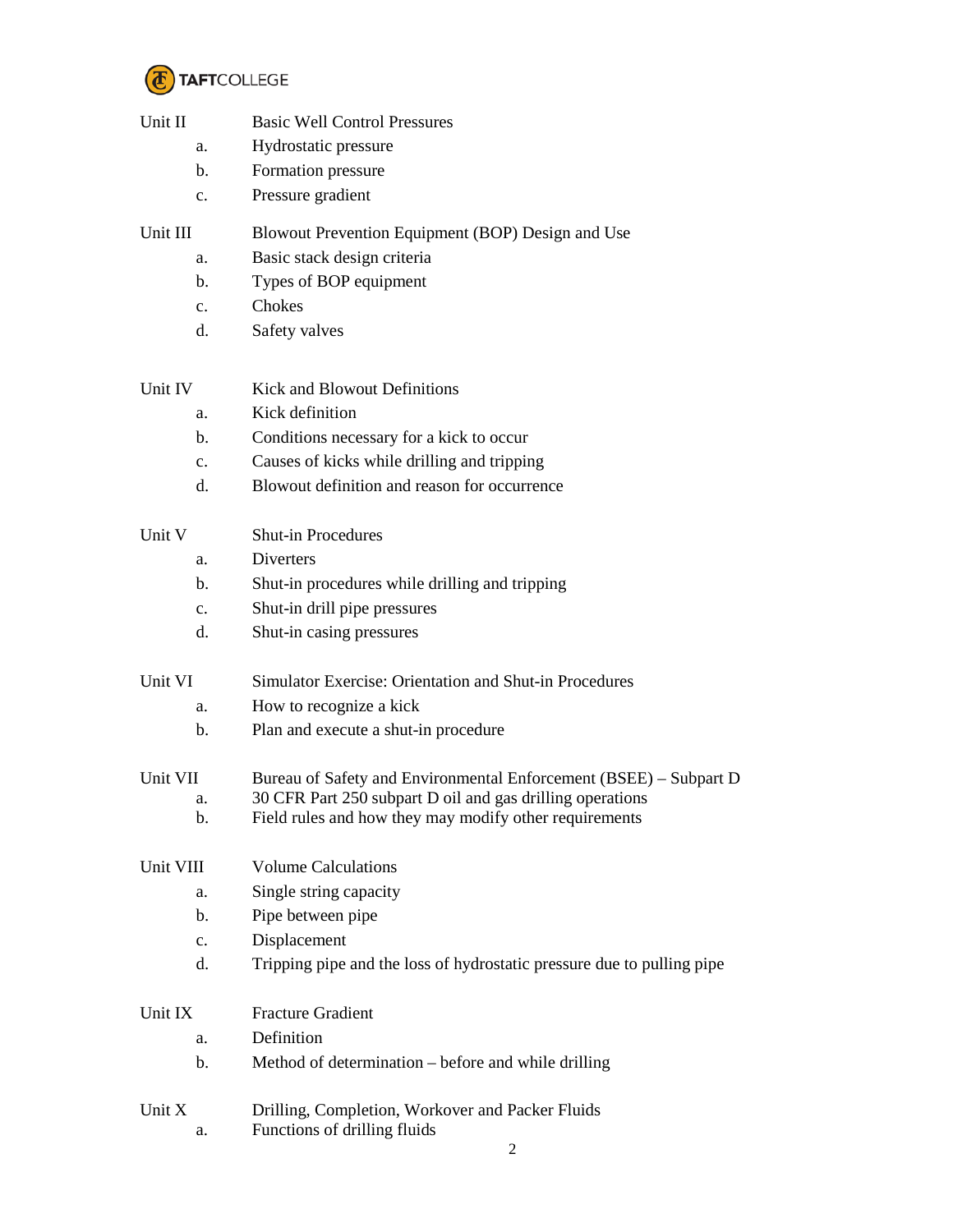

| b.<br>c.       | Functions of completion and workover fluids<br>Fluid types                               |  |  |
|----------------|------------------------------------------------------------------------------------------|--|--|
| Unit XI        | Kill Procedures                                                                          |  |  |
| a.             | Methods                                                                                  |  |  |
|                | Wait and weight<br>i.                                                                    |  |  |
|                | ii.<br><b>Drillers</b>                                                                   |  |  |
|                | iii.<br>Concurrent                                                                       |  |  |
|                |                                                                                          |  |  |
| Unit XII       | Kill Sheets                                                                              |  |  |
| a.             | Explanation and examples                                                                 |  |  |
| b.             | Practice problems                                                                        |  |  |
| Unit XIII      | <b>Simulator Exercise: Kill Procedures</b>                                               |  |  |
| a.             | Practice two methods of kill operations                                                  |  |  |
|                | <b>Drillers</b><br>i.                                                                    |  |  |
|                | ii.<br>Wait and weight                                                                   |  |  |
| Unit XIV       | <b>Workbook Session: Calculations</b>                                                    |  |  |
| a.             | Workbook exercises for covered subjects                                                  |  |  |
|                |                                                                                          |  |  |
| Unit XV        | Bureau of Safety and Environmental Enforcement (BSEE) Drilling – Subparts C, E, G, and H |  |  |
| a.             | Pollution                                                                                |  |  |
| b.             | Completion                                                                               |  |  |
| c.             | Abandonment                                                                              |  |  |
| d.             | <b>Safety Systems</b>                                                                    |  |  |
| Unit XVI       | Blow Out Prevention Equipment (BOP) Testing Procedures                                   |  |  |
| a.             | <b>BOP</b> control                                                                       |  |  |
| b.             | Accumulator                                                                              |  |  |
| Unit XVII      | <b>Abnormal Pressure</b>                                                                 |  |  |
| a.             | Causes                                                                                   |  |  |
| b.             | Detection method $-$ rig hands                                                           |  |  |
| $\mathbf{C}$ . | Detection method – mud loggers                                                           |  |  |
| d.             | Kick tolerance                                                                           |  |  |
| Unit XVIII     | Well Completion and Well Control Problems                                                |  |  |
| a.             | Multiple completions (dual string)                                                       |  |  |
| b.             | Running a drill string test                                                              |  |  |
| c.             | Other completion operations                                                              |  |  |
| Unit XIX       | <b>Special Problems</b>                                                                  |  |  |
| a.             | Excessive casing pressure                                                                |  |  |
| b.             | Out-of-hole when the well kicks                                                          |  |  |
| c.             | Plugged bit                                                                              |  |  |
| d.             | Drill string washout                                                                     |  |  |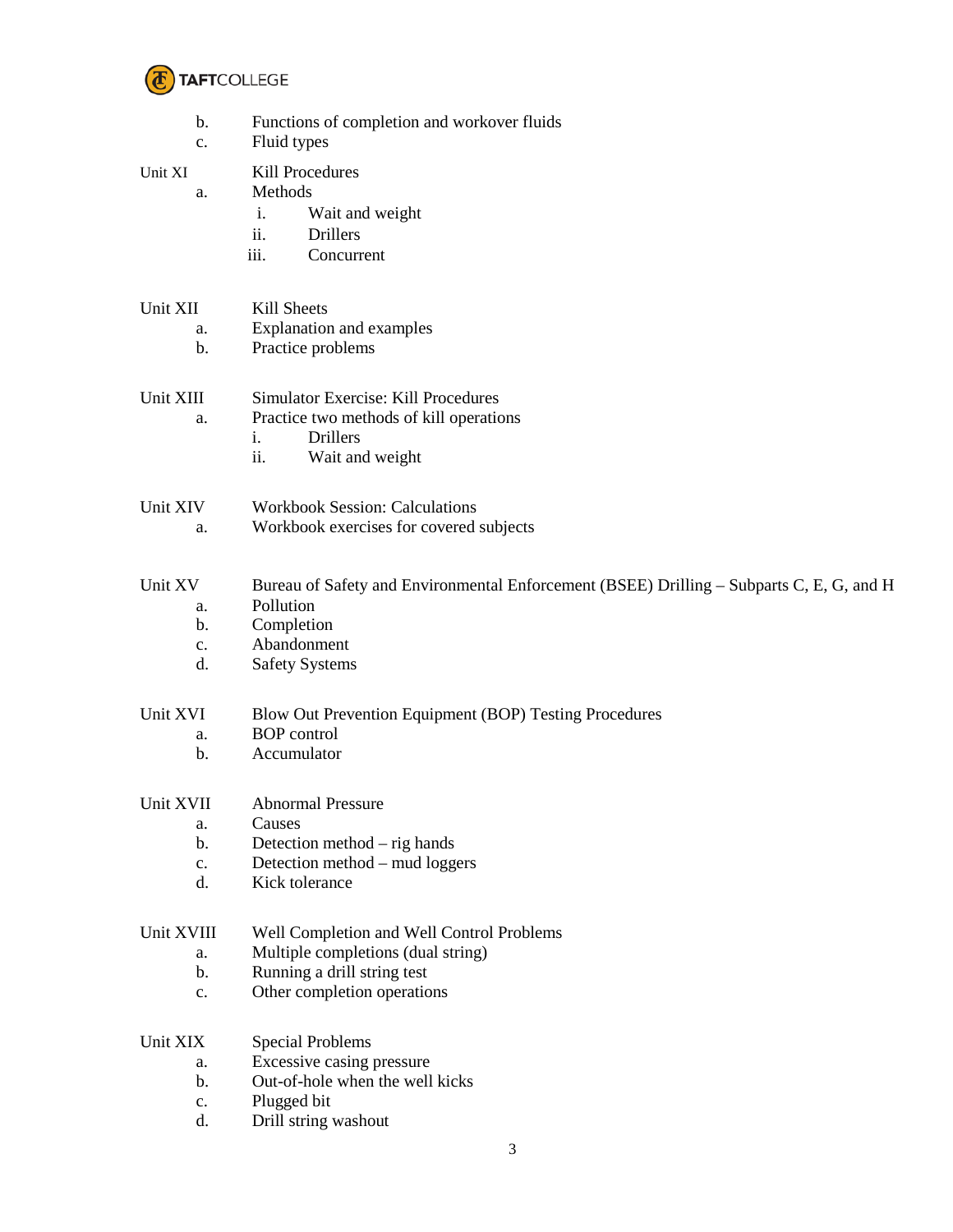

| e.<br>f.        | Volumetric method<br>Lubricate and bleed                                                                                         |
|-----------------|----------------------------------------------------------------------------------------------------------------------------------|
| Unit XX<br>a.   | Simulator Exercise: Work through Multiple Well and Pressure Problems<br>Execute resolution of multiple problems on the simulator |
| Unit XXI<br>a.  | <b>Workbook Review Session</b><br>Review workbooks                                                                               |
| Unit XXII<br>a. | <b>Training for Drilling</b><br>Testing on material covered                                                                      |
| Unit XXIII      | Bureau of Safety and Environmental Enforcement (BSEE) – Subpart F                                                                |
| a.<br>b.        | Workover<br>Field rules and how they may modify other requirements                                                               |
| Unit XXIV       | <b>Reasons for Workover Operations</b>                                                                                           |
| a.              | Repair mechanical failure                                                                                                        |
| b.<br>c.        | Stimulation to increase production<br>Completing in more than one reservoir                                                      |
| Unit XXV        | Live Well Operations                                                                                                             |
| a.              | Killing a producing well                                                                                                         |
| b.              | Volumetric kill                                                                                                                  |
| $\mathbf{c}$ .  | Lubricate and bleed                                                                                                              |
| Unit XXVI       | <b>Small Tubing Operations</b>                                                                                                   |
| a.              | Applications                                                                                                                     |
| b.              | <b>Equipment descriptions</b>                                                                                                    |
| c.<br>d.        | Blowout prevention equipment<br>Flow string system                                                                               |
| Unit XXVII      | Well Equipment                                                                                                                   |
| a.              | Surface equipment                                                                                                                |
| b.              | Downhole tools and tubulars                                                                                                      |
| c.              | Packers                                                                                                                          |
| Unit XXVIII     | Bureau of Safety and Environmental Enforcement (BSEE) Workover/Completion - Subpart                                              |
|                 | C, D, and E<br>Pollution                                                                                                         |
| a.<br>b.        | Drilling                                                                                                                         |
| $\mathbf{c}$ .  | Completion                                                                                                                       |
| d.              | Workover                                                                                                                         |
| Unit XXIX       | Sub-Sea Equipment                                                                                                                |
| a.              | Design Criteria                                                                                                                  |
| b.              | Risers                                                                                                                           |
| c.              | Sub-sea stack arrangement                                                                                                        |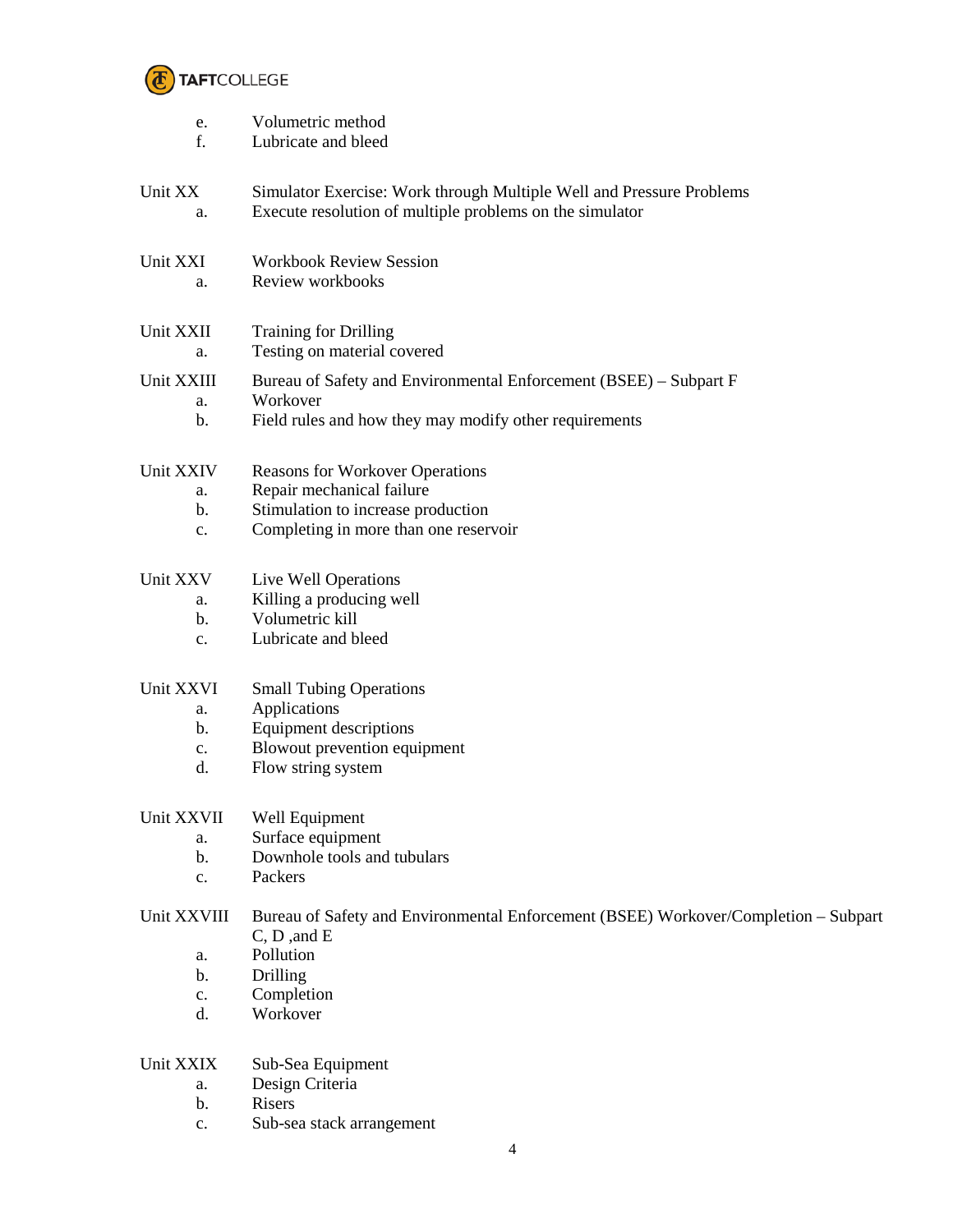

d. Choke and kill lines Unit XXX Sub-Sea Well Control Considerations a. Kick detection b. Riser collapse c. Lower friction gradients d. Choke line fracture pressure

## Unit XXXI Sub-Sea Shut-in Procedures

- a. Sub-sea stack while drilling
- b. Sub-sea stack while tripping

## Unit XXXII Sub-Sea Kill Procedure Considerations

- a. Wait and Weight Method
- b. Drillers' method

## Lab Content:

- 1. Practice evaluating well conditions using simulator
- 2. Simulated kill sheet calculations (skills assessment)
- 3. Simulator kill well exercises (skills assessment)

Learning Activities Required Outside of Class: None

Methods of Instruction:

- 1. Lecture/Discussion
- 2. Exercises
- 3. Demonstration on drilling rig computer simulator
- 4. Application on drilling rig computer simulator

Methods of Evaluation:

- 1. Performance observation of student operation (skills assessment)
- 2. Written exam for credit
- 3. Proctored online knowledge assessment for IADC Certificate of Completion
	- a. 70% or better to pass assessment
	- b. 50%-69% one re-try within 45 days
	- c. 0%-49% must re-take course

Supplemental Data:

| TOP Code:                 | 095430: Petroleum Technology |  |
|---------------------------|------------------------------|--|
| <b>SAM Priority Code:</b> | C: Clearly Occupational      |  |